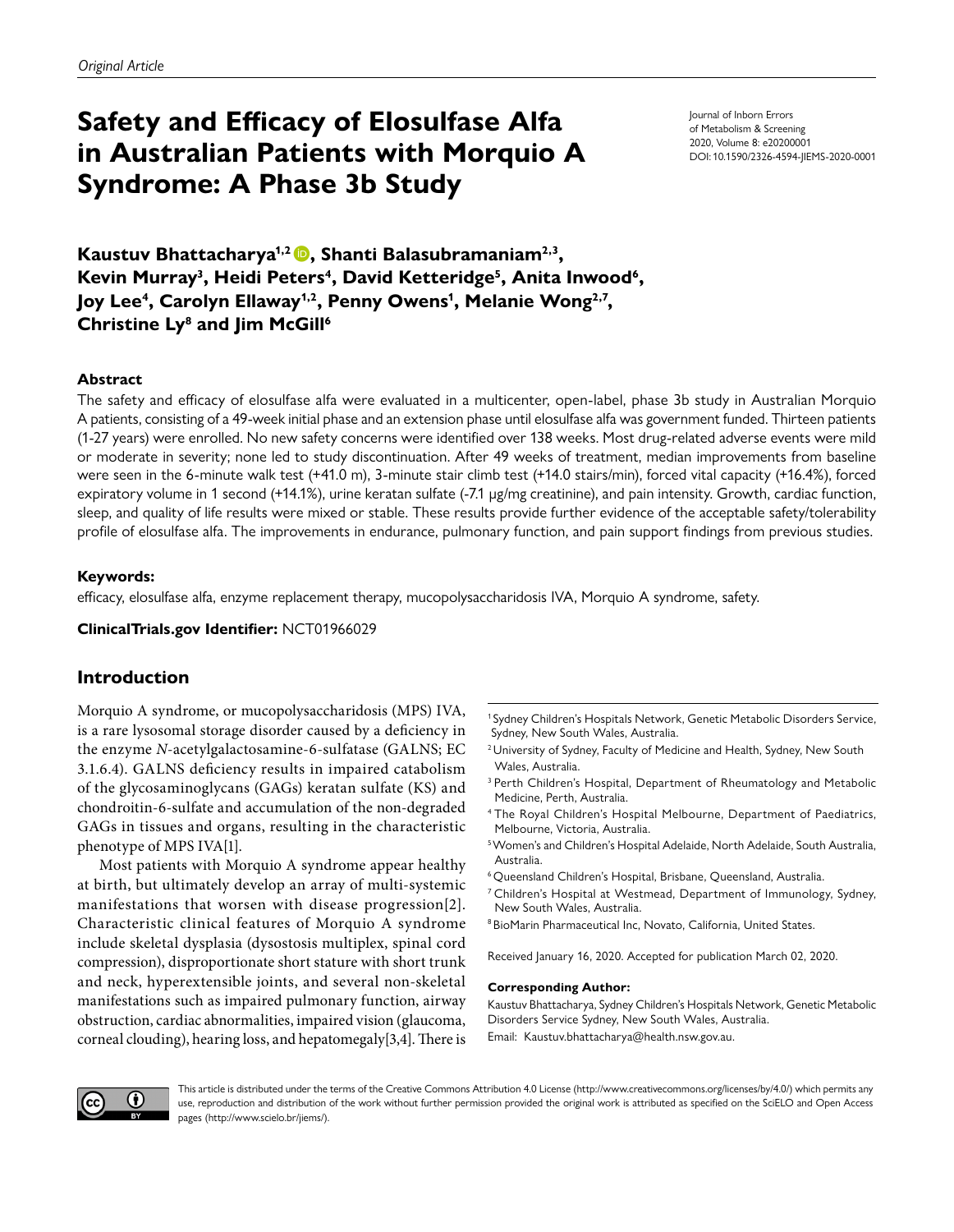a broad spectrum of severity[\[1\]](#page-7-0). Regardless of severity, Morquio A syndrome is associated with an increased risk of morbidity and a reduced lifespan, with the main cause of death being respiratory failure[\[5\]](#page-7-4). Tracheal obstruction is a frequently occurring manifestation of Morquio A syndrome that may lead to life-threatening complications[\[6](#page-7-5)[,7\]](#page-7-6).

Enzyme replacement therapy (ERT) with elosulfase alfa, a genetically engineered form of human GALNS, is infused intravenously weekly to help correct the enzyme deficiency and restore cell function[\[8](#page-7-7)]. A number of clinical trials have provided evidence for the efficacy and safety of this treatment[\[8](#page-7-7)[–13](#page-8-0)]. The pivotal double-blind, placebo-controlled, phase 3 study of elosulfase alfa (MOR-004[\[9\]](#page-7-8)), including 176 patients ≥5 years of age, and its long-term extension (MOR-005[\[10\]](#page-7-9)) showed a statistically significant improvement in the distance walked in the 6-minute walk test (6MWT), a rapid and sustained reduction in urine KS (uKS), as well as sustained numerical improvements in pulmonary function measures, and activities of daily living (ADL) after 120 weeks of treatment[\[10](#page-7-9),[11](#page-7-10)[,14](#page-8-1)]. The safety profile of elosulfase alfa was considered acceptable, with most drugrelated adverse events (AEs) being mild or moderate infusionassociated reactions (IARs), which were generally manageable with slowing of the infusion rate and symptomatic and/or prophylactic anaphylaxis-suppressing medication[\[9](#page-7-8)[,10](#page-7-9)]. The natural history of Morquio A syndrome is progression of the disease and deterioration of endurance, pulmonary function, and the ability to perform ADL over time. Therefore, the long-term maintenance of these measures shows the benefit of elosulfase alfa on patients with Morquio A syndrome[\[10](#page-7-9)[,11](#page-7-10)[,14\]](#page-8-1).

Here, we present the results of an Australian study that evaluated the safety and efficacy of elosulfase alfa in patients with Morquio A syndrome.

## **Materials and Methods**

## *Study design and objectives*

A multicenter, open-label phase 3b study was performed in patients with Morquio A syndrome from five Australian centers (#NCT01966029). The study consisted of a 49-week initial treatment phase, followed by a long-term extension phase until elosulfase alfa was approved for government funding through the Life Saving Drugs Program. The primary objective of the initial phase was to evaluate the safety and tolerability of elosulfase alfa administration in Australian patients. The primary objective of the extension phase was to provide patients enrolled in the initial phase access to elosulfase alfa until the drug was funded in Australia and to continue to assess long‐ term safety. Secondary objectives of the study were to assess the efficacy of elosulfase alfa with respect to endurance, pulmonary function, growth velocity, uKS levels, cardiac function, sleep, quality of life, and pain.

Patients with Morquio A syndrome, confirmed by a documented GALNS deficiency, received weekly infusions of elosulfase alfa, 2.0 mg/kg. During the 49-week initial phase of the study, the study sites completed age-appropriate assessments of drug efficacy at 0, 25 and 49 weeks. Patients completing the initial phase were then enrolled in the extension phase. During the extension phase, only safety assessments were required with efficacy assessments performed according to each institution's standard of care.

Study drug infusions were administered intravenously following the study drug information guidelines. Specifically, the infusion was started at a low rate that was gradually increased every 15 minutes for 1 hour, then hourly, as tolerated by patients, until a maximum rate was reached. The entire volume was administered over approximately 4 hours.

The study was conducted in compliance with the Code of Ethics of the World Medical Association (Declaration of Helsinki), and approved by each institution's Ethics Committee. All patients or their parents provided written, signed informed consent to participate in the study.

# *Safety evaluation*

The safety analysis included all patients who received at least one infusion of elosulfase alfa.

Safety variables included AEs, routine physical examination (including standard neurological examination), clinical laboratory tests (serum chemistry, hematology, and urinalysis), vital signs, pulse oximetry, 12-lead electrocardiogram (ECG), documentation of prior and concomitant medications (including analgesic medication use), immunogenicity tests, pregnancy test (if appropriate), and cervical spine imaging. AEs were graded according to the National Cancer Institute Common Terminology Criteria for Adverse Events v. 4.0. Assessments and procedures for safety evaluations are outlined further in [Supplementary file 1.](http://www.scielo.br/pdf/jiems/v8/2326-4594-jiems-8-e20200001-s1.pdf) Blood samples for total antibody (TAb) and neutralizing antibody (NAb) testing using the ImmunoCAPTM 1000 Assay System (Thermofisher Scientific), an automated sandwich immunoassay system, were collected at baseline, week 25, and week 49. NAb were not measured if TAb was negative. Samples for total IgE were collected at baseline and stored for testing. In patients who experienced a severe IAR, an IAR requiring cessation of infusion, anaphylaxis or a serious hypersensitivity event shortly after cessation of the infusion, the baseline total IgE sample was analyzed and additional blood samples for total IgE and drug-specific IgE testing were drawn and run.

## *Efficacy evaluation*

All enrolled patients with at least one efficacy measurement after treatment initiation were included in the efficacy analysis. Ageappropriate efficacy assessments included endurance as measured by the 6MWT and 3-minute stair climb test (3MSCT), pulmonary function tests (including forced expiratory volume in 1 second  ${\rm [FEV_{_1}]}$  and forced vital capacity [FVC], forced inspiratory vital capacity [FIVC], and maximum voluntary ventilation [MVV]),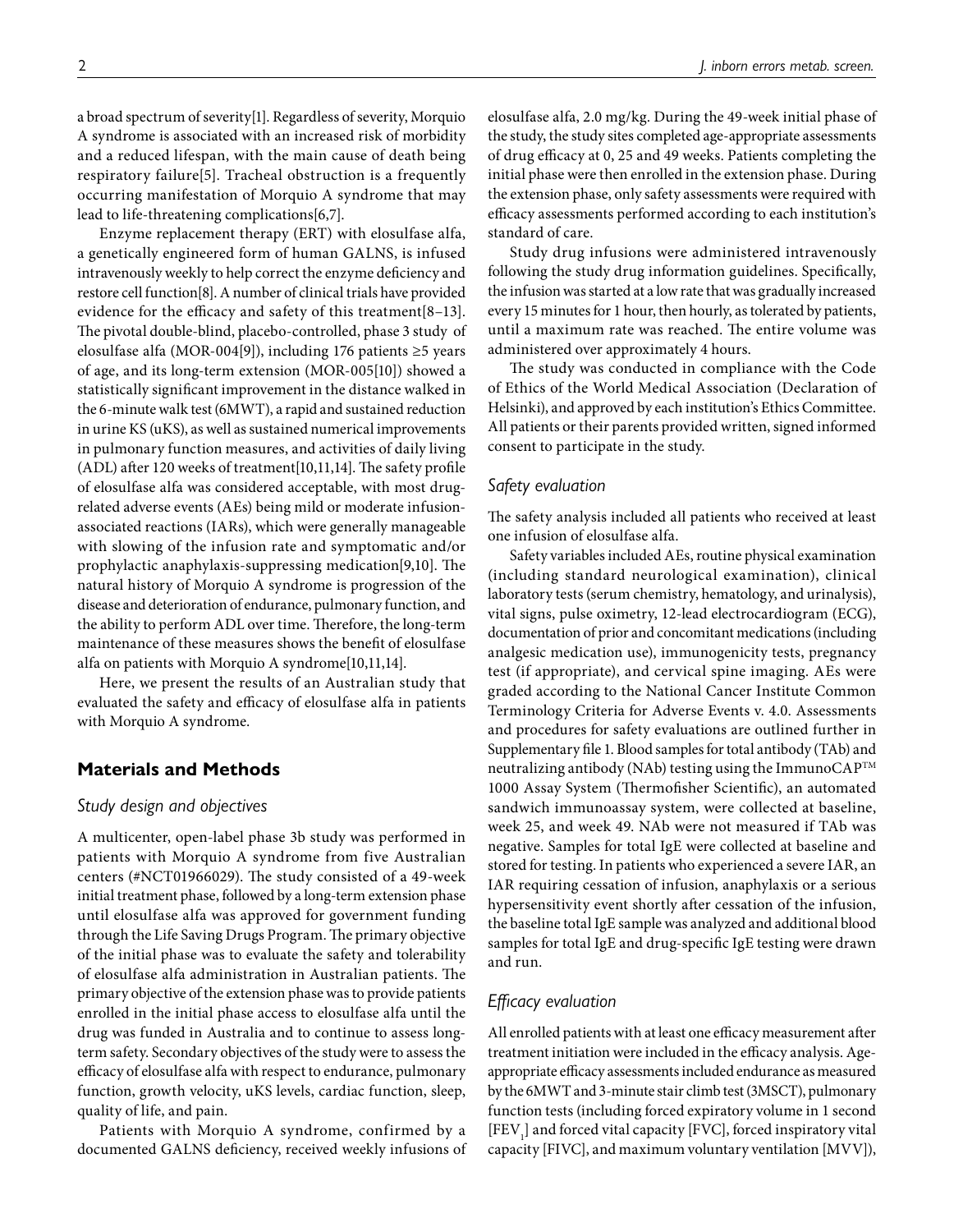uKS normalized to creatinine, anthropometric measurements (standing height, sitting height, length, knee height [as clinically indicated], head circumference, and weight), quality of life (QoL) as assessed using the Pediatric Quality of Life Inventory (PedsQL) or Short Form 36 (SF-36, for adults), and pain as assessed by the Adolescent Pediatric Pain Tool (APPT). Sleep apnea was assessed (if applicable) as a tertiary outcome.

The PedsQL is a 23-item questionnaire appropriate for children and adolescents <18 years consisting of four multidimensional domains: physical, emotional, social, and school functioning[\[15\]](#page-8-2). Items are reverse-scored and linearly transformed to a 0-100 scale with higher scores indicating better health-related QoL. The SF-36 has been developed for use in adults and adolescents ≥16 years and assesses QoL in two subdomains, i.e. the Physical Component Summary and the Mental Component Summary[\[16\]](#page-8-3). The APPT is a validated, multidimensional tool developed to evaluate pain in children and adolescents of 8-17 years old[\[17\]](#page-8-4). It consists of a body outline to identify pain locations, the Word-Graphic Rating Scale (WGRS), which is a 10-cm visual analog scale with five equidistant pain intensity word anchors (no pain, little pain, medium pain, large pain, worst possible pain), and a pain quality word descriptor list.

For patients <7 years of age, QoL and pain assessments were completed by caregivers of the patients provided they were appropriately based on the health status and developmental maturity of the individual patient. Assessments and procedures for efficacy are further outlined in [Supplementary file 1.](http://www.scielo.br/pdf/jiems/v8/2326-4594-jiems-8-e20200001-s1.pdf)

#### *Statistical analysis*

All safety data were summarized descriptively. All AEs were coded using the Medical Dictionary for Regulatory Activities. The incidence of AEs was summarized by System Organ Class (SOC), Preferred Term (PT), relationship to study drug, and severity (<https://www.meddra.org/>). Serious adverse events (SAEs), deaths, AEs leading to study drug discontinuation, and study withdrawals were reported. All AE summaries included only treatment-emergent AEs reported during the study period (AEs that occur after the first study drug infusion). IARs were summarized by SOC, PT, and severity.

All efficacy variables were summarized descriptively using means, standard deviations (SDs), standard errors, medians, minimum-maximum ranges, interquartile ranges, and 95% confidence intervals (CI). Dosing compliance was calculated as a percentage of total planned dose.

## **Results**

## *Patient characteristics*

Thirteen patients with confirmed Morquio A syndrome, comprising five females and eight males, were enrolled in the study. Table 1 summarizes demographics and baseline characteristics of the study population. Mean  $(\pm SD)$  age was Table 1. Patient demographics and baseline characteristics.

| Demographic / baseline variable           | $N = 13$            |  |
|-------------------------------------------|---------------------|--|
| Age at enrolment, years                   |                     |  |
| Mean (±SD)                                | $9.3$ ( $\pm 7.7$ ) |  |
| Median                                    | 5.0                 |  |
| Min-max                                   | $1 - 27$            |  |
| $<$ 5 years of age, N $(\%)$              | 4(30.8)             |  |
| Gender                                    |                     |  |
| Female, N (%)                             | 5(38.5)             |  |
| Male, N (%)                               | 8(61.5)             |  |
| Race                                      |                     |  |
| Asian, N (%)                              | 1(7.7%)             |  |
| Caucasian, N (%)                          | 9(69.2%)            |  |
| Other, $N$ (%)                            | 3(23.1%)            |  |
| Age at diagnosis, years                   |                     |  |
| Mean (±SD)                                | $2.2$ ( $\pm$ 1.4)  |  |
| Min-max                                   | $0 - 5$             |  |
| uKS, µg/mg creatinine                     |                     |  |
| Mean (±SD)                                | 47.7 (±33.4)        |  |
| Min-max                                   | $8 - 111$           |  |
| Standing height, cm                       |                     |  |
| Mean (±SD)                                | $94.5 (\pm 6.2)$    |  |
| Median                                    | 94.3                |  |
| Min-max                                   | 87-108              |  |
| Standing height < 3rd percentile, $N$ (%) | 12 (92.3)           |  |

SD: standard deviation; uKS: urine keratan sulfate**.**

9.3 ( $\pm$ 7.7) years and ranged from 1 to 27 years. Most patients (69.2%) were Caucasian; no patients identifying as Aboriginal / Torres Strait Islander were included. Standing height was below the third percentile in 12 of 13 patients (92.3%).

## *Safety*

Patients were generally compliant to study drug administrations throughout the study. Median dosing compliance was 97.6 (range 87-99) %. Patients had a median of 1 (range 0-4) incomplete infusions of a median total number of 132 (range 99-152) infusions.

The study did not identify new safety concerns. All patients experienced at least one AE; 12 out of 13 (92.3%) patients had at least one drug-related AE, but no patients discontinued the study drug due to a drug-related AE (Table 2). Two patients had instances of infusion interruption due to IARs that were managed by medical intervention ([Supplementary file 2\)](http://www.scielo.br/pdf/jiems/v8/2326-4594-jiems-8-e20200001-s2.pdf). One patient discontinued the study at week 104 due to an SAE: spinal cord infarction unrelated to the study drug. The patient experienced worsening respiratory symptoms and was identified as having tracheal stenosis in addition to cervical canal stenosis and instability. Following surgery to correct these, the patient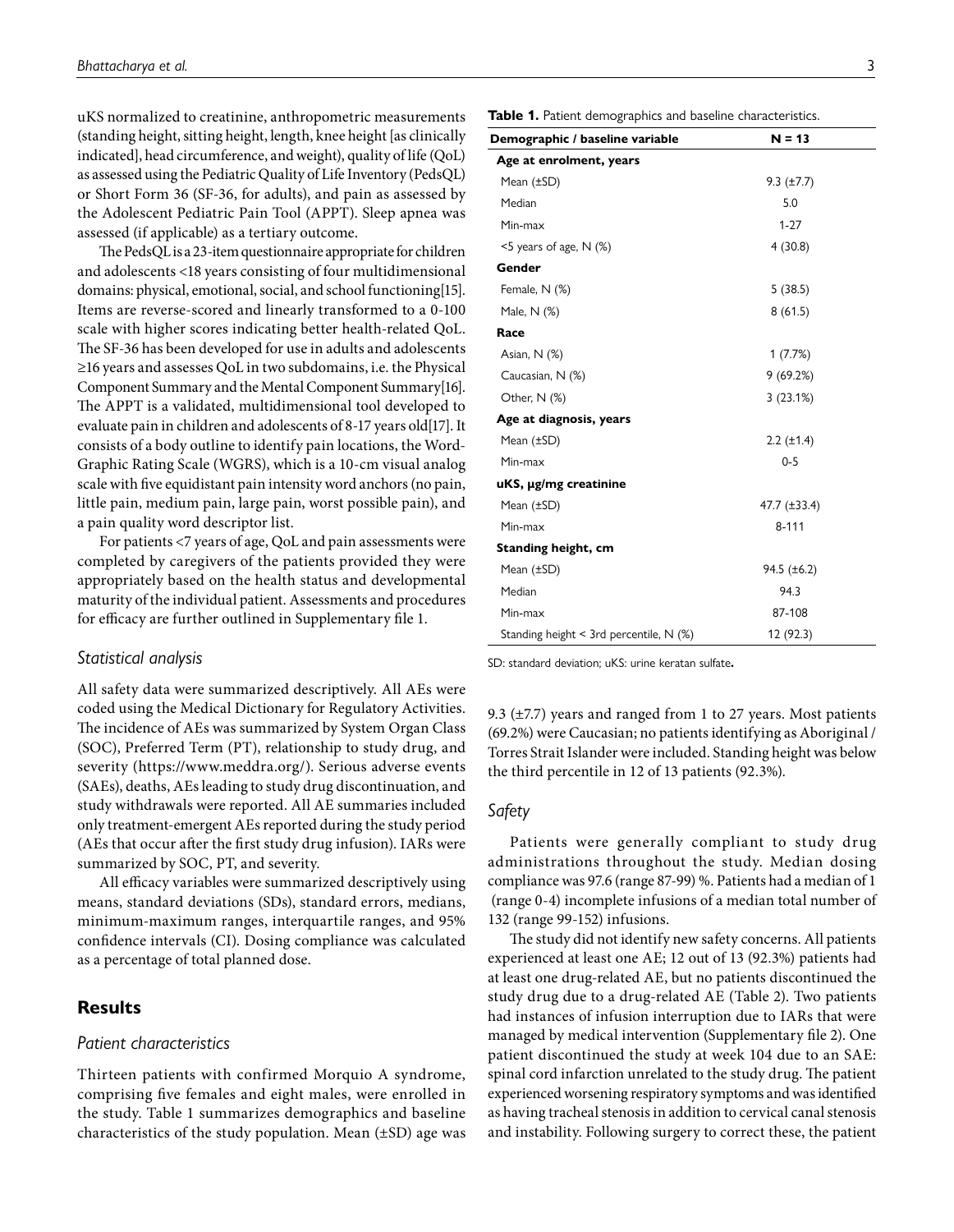**Table 2.** Summary of safety results

|                                                    | <b>Number of subjects (%)</b> |
|----------------------------------------------------|-------------------------------|
| <b>Any SAE</b>                                     | 9(69.2%)                      |
| $\geq$ 1 drug-related AE                           | 12 (92.3%)                    |
| Grade 1                                            | 4 (30.8%)                     |
| Grade 2                                            | 5(38.5%)                      |
| Grade 3                                            | 2(15.4%)                      |
| Grade 4                                            | 1(7.7%)                       |
| Leading to study drug discontinuation <sup>a</sup> | $0(0.0\%)$                    |
| <b>SAE</b>                                         | 1(7.7%)                       |
| Death                                              | $0(0.0\%)$                    |

AE: adverse event; SAE: serious adverse event

<sup>a</sup>One subject discontinued the study at week 104 for the primary reason of an AE (spinal cord infarction). Treatment for this patient was considered completed because the patient discontinued the study due to a medical reason per study protocol

experienced a spinal cord infarction. The SAE was not felt to be related to the study drug. The most frequently reported study drug-related AEs were diarrhea (53.8% of patients), vomiting (53.8%), pyrexia (46.2%), nasopharyngitis (38.5%), and pain in extremity (38.5%) [\(Supplementary file 3\)](http://www.scielo.br/pdf/jiems/v8/2326-4594-jiems-8-e20200001-s3.pdf). All patients experienced IARs. The investigators reported the majority of study drugrelated AEs as either mild or moderate. Three drug-related AEs were reported as severe. These consisted of two separate episodes of dyspnea for the same patient reported as probably drug-related and managed with oxygen. The third AE, an event of incarcerated umbilical hernia, is likely a disease manifestation erroneously reported as possibly drug-related.

Nine (69.2%) patients had at least one SAE, which were most frequently reported as MPS-related clinical manifestations such as knee deformity (23.1%) and sleep apnea syndrome (23.1%). These events were not related to the study drug, but occur with disease progression. Only one patient experienced a SAE possibly related to the study drug (grade 4 respiratory failure) 3 days after the last infusion. This patient had a history of asthma and breathlessness that may have contributed to the event. The event of respiratory failure resolved after dexamethasone treatment. No action was taken related to administration of elosulfase alfa after the event. One individual aged 6 years at recruitment developed significant IARs ([Supplementary file 2\)](http://www.scielo.br/pdf/jiems/v8/2326-4594-jiems-8-e20200001-s2.pdf). No deaths occurred in the study. No drug-specific IgE positive results were reported during the study. Twelve patients (92.3%) developed NAbs, but no correlations were detected between higher TAb titers or NAb positivity with either endurance measures or with the incidence of hypersensitivity AEs.

## *Efficacy*

Efficacy data are presented for the initial phase of the study only, due to the limited number of efficacy assessments during the extension phase.

Endurance tests (6MWT and 3MSCT) were performed in patients  $\geq$ 5 years (N=9). Two patients participating in the endurance tests used walking aids (walker or walking frame). Two out of nine patients  $\geq$ 5 years old (aged 21 and 27 years) were physically unable to perform the 3MSCT at baseline. At baseline, patients had a median 6MWT distance of 286 (range 154-383) m and a median of 39 (range 28-63) stairs/min in the 3MSCT. Median change from baseline in the 6MWT was +33.5 (95% CI -14.3 , 65.9) m at 25 weeks (N=9) and +41.0 (95% CI 3.3 , 107.8) m at 49 weeks (N=8); median percent changes from baseline were +11.2 % and +13.9% at 25 and 49 weeks, respectively. Median change from baseline in the 3MSCT was +3.3 (95% CI 4.6 , 18.4) stairs/min at 25 weeks (N=7) and +14.0 (95% CI 0.6, 22.1) stairs/min at 49 weeks (N=6); median percent changes from baseline were +9.1% and +31.7% at 25 and 49 weeks, respectively. Overall, younger patients (5-11 years) had better outcomes in the 6MWT and 3MSCT than older patients (15-27 years) (Figure 1).



**Figure 1.** Endurance test results from individual patients: (A) 6-minute walk test (6MWT; N=9) and (B) 3-minute stair climb test (3MSCT; N=7); outcomes in children (5-11 years; solid lines) and adults (15-27 years, dashed lines)**.**

Pulmonary function tests, assessed in patients >7 years of age (N=6), showed improvements in FVC and  $\mathrm{FEV}_1$  (Figure 2).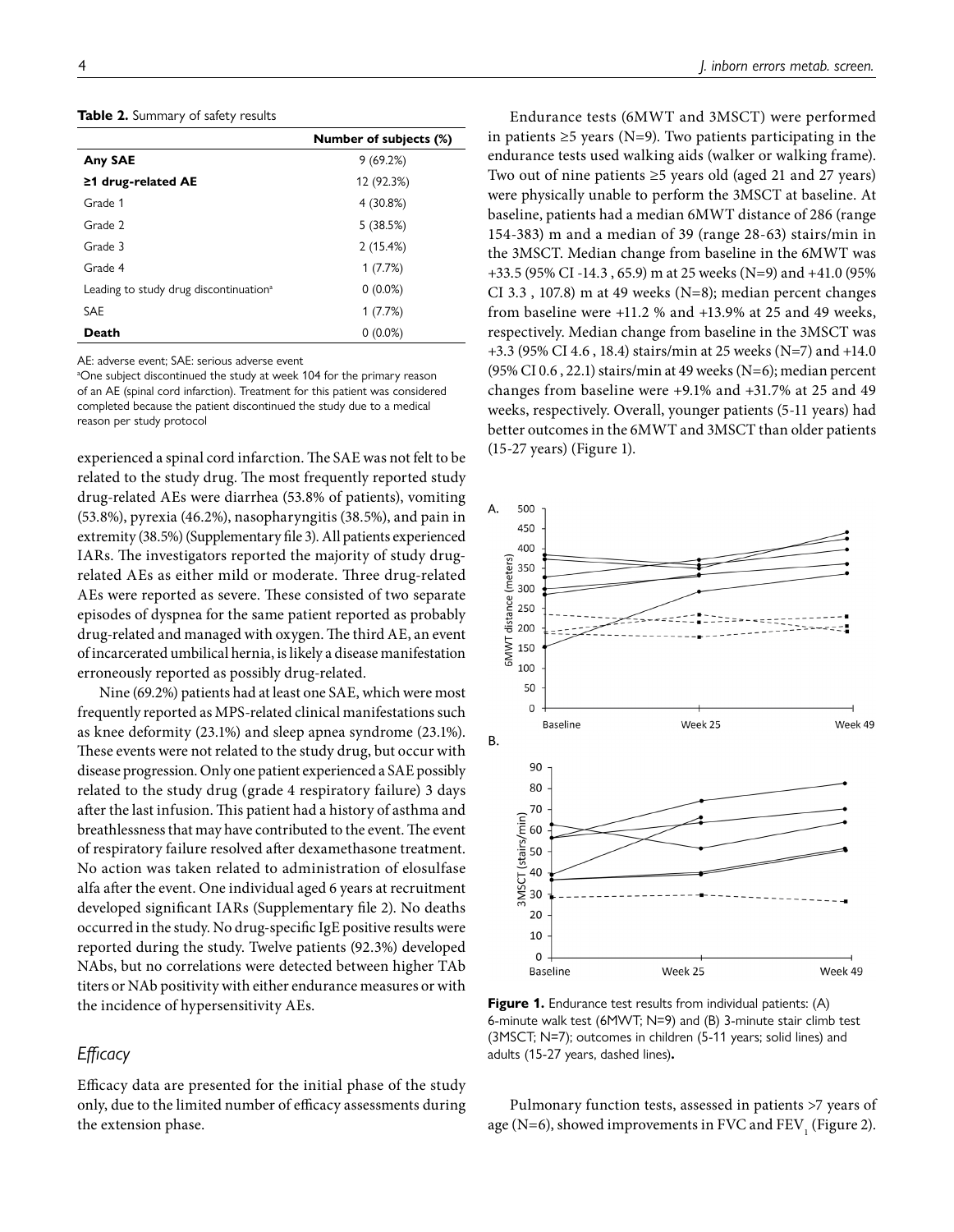

**Figure 2.** Individual pulmonary function data (N=6): (A) Forced vital capacity (FVC) and (B) forced expiratory volume in 1 second (FEV<sub>1</sub>) in children (5-11 years; solid lines) and adults (15-27 years, dashed lines)

Median FVC was 0.7 (range 0.4 , 1.6) L at baseline; median baseline  $\rm FEV_{_1}$  was 0.6 (range 0.4 , 1.2) L. Median change in FVC was 0.0 L (95% CI -0.1 , 0.2) and +0.1 (95% CI 0.0 , 0.3) L at 25 weeks and 49 weeks, respectively. Median change in  $\mathrm{FEV}_\textrm{i}$  was 0.0 (95% CI -0.1 , 0.1) L and +0.1 (95% CI 0.0 , 0.2) L at 25 weeks and 49 weeks, respectively. Median percent change in FVC was +5.4% and +16.4% at 25 weeks and 49 weeks, respectively. Median percent change in  $\rm{FEV}_1$  was +3.7% and +14.1% at 25 weeks and 49 weeks, respectively. No change over time was seen in FIVC. No conclusions could be made for MVV due to very limited data (available for 2 patients at 49 weeks) and as the degree of effort applied for this test can impact outcome measurement. Individual patient data for FVC and  $\mathrm{FEV}_\mathrm{1}$  show varying results between patients, though improvements were seen in both children and adults (Figure 2). It should be noted that one of the patients had cystic fibrosis in addition to Morquio A syndrome, but had stable respiratory function during the study.

For all patients, median baseline uKS was 33.7 (range 8-111) μg/mg creatinine. The median change in uKS was -11.1 µg/ mg creatinine after 25 weeks and -7.1 µg/mg creatinine after 49 weeks. The median percent change was 32.6% at week 25 and 30.6 at week 49. Individual patient data are provided in [Supplementary file 4.](http://www.scielo.br/pdf/jiems/v8/2326-4594-jiems-8-e20200001-s4.pdf)

Parent-reported QoL data from the PedsQL were available for 11 patients; patient-reported data for seven patients. At baseline, both parent- and patient-reported median scores were low (indicating poor health-related QoL) and tended to be lowest at older ages. On a 0-100 scale, with higher scores indicating better health-related QoL, parent-reported baseline Total Scores ranged from 40.5 to 100; patient-reported baseline Total Scores ranged from 41.3 to 65.2 [\(Supplementary file 5\)](http://www.scielo.br/pdf/jiems/v8/2326-4594-jiems-8-e20200001-s5.pdf). Parent-reported baseline Physical Functioning Scores ranged from 19 to 100; patient-reported baseline Physical Functioning Scores ranged from 19 to 66. As different versions of the PedsQL had to be used for different age categories, patient numbers within each analysis were too limited to allow for any conclusions regarding mean changes in scores over time. Individual patient data did not show consistent results [\(Supplementary file 5\)](http://www.scielo.br/pdf/jiems/v8/2326-4594-jiems-8-e20200001-s5.pdf). Only two patients completed the SF-36 assessment. No conclusions could be drawn from these assessments.

Pain data from the APPT were available for 10 patients. Median baseline WGRS score was 5.0 at baseline (N=10) and decreased (i.e. improved) by a median of 0.3 points at 25 weeks  $(N=10)$  and 1.5 points at 49 weeks  $(N=9)$ . The lower extremities and the back were the most commonly reported body site locations for pain.

Mean standing height, sitting height, weight, and length increased from baseline over time.

Standing height increased by a median of 1.6% after 25 weeks (N=11) and 4.5% after 49 weeks (N=10). However, median normalized height (z-score) at baseline was -4.3 and remained relatively unchanged after 25 weeks and 49 weeks. [Supplementary](http://www.scielo.br/pdf/jiems/v8/2326-4594-jiems-8-e20200001-s6.pdf)  [file 6 p](http://www.scielo.br/pdf/jiems/v8/2326-4594-jiems-8-e20200001-s6.pdf)resents individual longitudinal height data from patients <12 years of age at baseline (N=10), showing increases in height in all patients, and overall larger increases in the youngest patients. Height z-score remained unchanged in these patients.

At baseline, 4/11 patients (36.4%) had abnormal ECGs, including sinus arrhythmia/tachycardia, incomplete right bundle branch block, and nodal rhythm. The number of patients with ECG abnormalities remained generally unchanged throughout the study. Two patients with a normal baseline ECG had an abnormal ECG at weeks 25 and 49 (sinus bradycardia with first degree atrioventricular block, and sinus arrhythmia, respectively). One patient with nodal rhythm on ECG at baseline had a normal ECG at weeks 25 and 49. Holter monitoring in this patient performed at week 25 demonstrated the nodal rhythm, which resolved by 49 weeks.

Abnormal sleep was observed in 8/11 (72.7%) patients at baseline, 4/8 (50.0%) patients at week 25, and 8/10 (80.0%) patients at week 49 or later. One patient with abnormal sleep at baseline had normal sleep at week 49; two patients with normal sleep at baseline had abnormal sleep at 49 weeks.

### **Discussion**

Morquio A syndrome is a debilitating disease associated with several skeletal and non-skeletal clinical manifestations,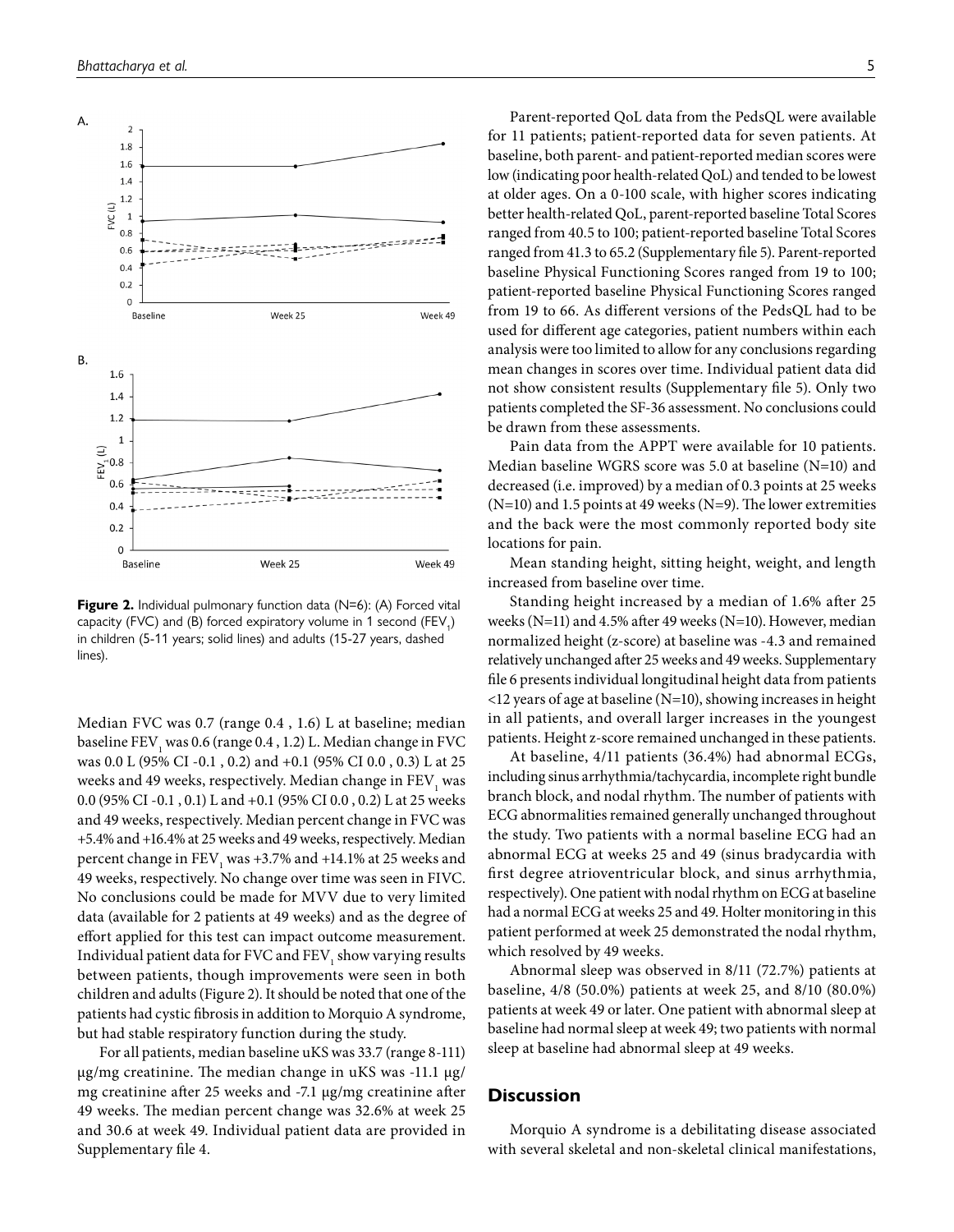with a natural history of progressive deterioration in endurance, cardiorespiratory function, mobility, and QoL [\[2,](#page-7-1)[18](#page-8-5)]. Elosulfase alfa is currently the only approved pharmacological treatment for Morquio A syndrome that targets the biological cause of the disease, i.e. deficiency of the GAG-degrading lysosomal enzyme, GALNS. Evidence supporting the use of hematopoietic stem cell transplantation (HSCT) in patients with Morquio A syndrome is limited, and this treatment approach is currently not recommended[\[19](#page-8-6)]. In the pivotal phase 3 clinical trial (MOR-004/005), Morquio A patients treated with elosulfase alfa for up to 120 weeks showed a significant improvement in the 6MWT, a rapid and sustained reduction in uKS, and numerical improvements in the 3MSCT, pulmonary function, and the ability to perform ADL[\[9](#page-7-8)[–11,](#page-7-10)[14](#page-8-1)]. Other studies suggested favorable effects of elosulfase alfa on exercise capacity, pain, and muscle strength in patients with relatively good baseline endurance and improvements in growth in patients starting treatment before the age of 5 years [\[12](#page-8-7),[20](#page-8-8),[21](#page-8-9)]. The MOR-004/005 study was conducted in 17 countries in Northern and Latin America, Europe, and Asia. The goal of the present study was to provide further evidence for the safety and efficacy of elosulfase alfa in Australian patients with Morquio A syndrome. Elosulfase alfa has been approved in Australia for the treatment of Morquio A syndrome since December 2014 [\(www.tga.gov.au](http://www.tga.gov.au)). Overall, the safety and efficacy results of the Australian study support findings from the pivotal phase 3 study and other clinical trials with elosulfase alfa.

The study did not identify new safety signals of elosulfase alfa after a mean total exposure period of over 2.5 years. However, one individual had severe IARs that required intensive management for a period of time whilst on the study, which was withdrawn during the extension phase. The most frequently reported drugrelated AEs (diarrhea, vomiting, pyrexia, nasopharyngitis, and pain in extremity) were mostly mild or moderate in severity and similar to those reported in previous studies[\[12](#page-8-7)[,13](#page-8-0)]. Although most patients experienced SAEs, these were predominantly MPS-related symptoms such as knee deformity and sleep apnea, not related to the study drug. Only one patient experienced a SAE possibly related to treatment (respiratory failure), and one temporarily required infusion of ERT over 24 hours after a severe IAR. Most patients developed antibodies against elosulfase alfa, but these did not seem to affect improvements in endurance measures (6MWT, 3MSCT) or the incidence of hypersensitivity AEs. This finding is in line with the immunogenicity results from the pivotal MOR-004 study[[9](#page-7-8)].

Baseline assessments showed abnormalities in uKS, endurance, height, and QoL in the study population. Median uKS level was 33.7 (reference range 5-20[\[22\]](#page-8-10)) µg/mg creatinine. Baseline standing height was below the third percentile in all patients but one; median height z-score was -4.3. It should be noted that 6MWT distance is dependent on height[\[23](#page-8-11),[24\]](#page-8-12) and that the tallest study participant was only 108 cm. The median baseline 6MWT distance (286 m) was below the 10<sup>th</sup> percentile reported for 4-year old children with a mean height of 107 cm (322 m). No 6MWT reference data are available for younger (smaller) children. QoL, as assessed with the PedsQL, was generally poor. With the exception of one patient, scores were considerably below PedsQL Total Scores of 80-84 and Physical Functioning Scores of 82-88 reported for a healthy population[\[15](#page-8-2)]. Median pain intensity (ATTP WGRS score) was 5.0 at baseline, which indicates medium pain, and is comparable with pain scores previously reported for Morquio A patients[\[12,](#page-8-7)[25\]](#page-8-13). The small stature, poor endurance, and low QoL scores of most patients suggest that the majority of patients in the study have a classical phenotype.

Efficacy outcomes at 25 and 49 weeks were generally in accordance with published data. Median uKS levels decreased with treatment, confirming previous findings[\[10](#page-7-9)[,12](#page-8-7),[13](#page-8-0),[21\]](#page-8-9). However, uKS levels at baseline and effects of treatment were highly variable between patients, likely due to differences in phenotypes and ages at treatment onset. Although a reduction in uKS can show a pharmacodynamic response to treatment, the clinical significance of this marker remains to be confirmed[\[26](#page-8-14),[27\]](#page-8-15). uKS passes via the kidney and studies have shown that it does not contain all forms of undegraded KS that are present in the blood and tissues[\[26\]](#page-8-14). Although alternative biomarkers have recently been suggested (e.g. mono-sulfated and di-sulfated blood KS and pro-inflammatory factors), their relevance as surrogate markers for therapeutic efficacy has not yet been established[\[26](#page-8-14),[27\]](#page-8-15). Endurance results in the 6MWT and 3MSCT were comparable with those reported for the MOR-004/005 study[\[9,](#page-7-8)[10](#page-7-9)]. Median increases from baseline in the 6MWT were 33.5 m at 25 weeks and 41.0 m at 49 weeks, versus mean increases ranging between 30.7 m and 42.2 m after 24 to 120 weeks reported for patients continuously treated with elosulfase alfa 2.0 mg/kg/week (QW-QW cohort) in MOR-004/005[\[10](#page-7-9)]. The median improvement from baseline in the 3MSCT of 14.0 stairs/min after 49 weeks was higher than the mean changes seen after 24 to 120 weeks of treatment in the MOR-004/005 QW-QW cohort (ranging between 4.6 and 5.9 stairs/min)[\[10](#page-7-9)]. These 6MWT and 3MSCT results should be interpreted in light of the natural history of Morquio A syndrome, which is associated with a gradual decline in endurance over time[\[10](#page-7-9),[28\]](#page-8-16). The better endurance results versus the MOR004/005 study might be due to the younger age of the patients included in the Australian study and less severe endurance impairments at baseline. The latter is supported by the finding that younger patients had better endurance outcomes than older patients (Figure 1). It should also be noted that two out of nine patients ≥5 years were not included in the 3MSCT analysis as they were physically unable to perform the test at baseline. The pulmonary function measures FVC and  ${\rm FEV}_1$  also increased during the course of the study, with median increases of around 16% and 14% after 49 weeks of treatment. These increases are greater than the 7-8% after 120 weeks of treatment reported for the MOR-004/005 study[\[11\]](#page-7-10), probably related to the younger age of the Australian study population. As a comparison, natural history data previously showed changes in FVC and  $\rm FEV_{_1}$  of 2.2% and 0.9%, respectively, after 1 year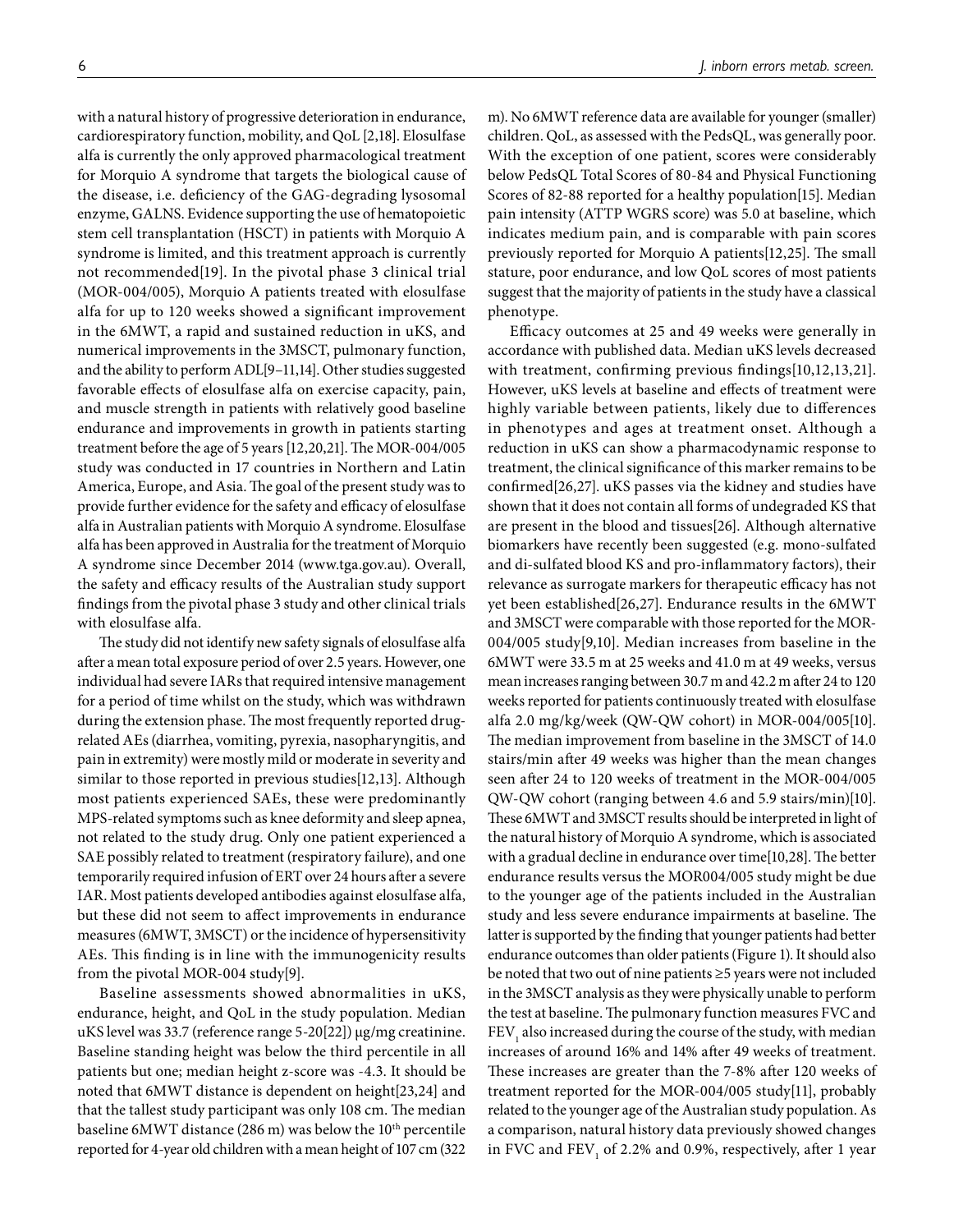and of 2.6% and -0.6%, respectively, after 2 years in untreated patients. As lung volume is related to body size, growth likely played an important role in the pulmonary function outcomes in the Australian study population.

In this Australian study, standing height increased by a median of 4.5% after 49 weeks of treatment. Normalized height (z-score) remained constant, suggesting normal growth during the study period. However, because of the limited number of patients in the study, the relatively short follow-up time, and lack of historical growth data from these patients, no conclusions could be made regarding the impact of treatment on growth. It should be noted that a constant height z-score does not exclude a treatment effect, considering the progressive nature of the disease. The pivotal MOR-004 study showed non-statistically significant improvements versus placebo in normalized standing height (+0.1) and growth rate z-scores (+0.4) after 24 weeks of treatment in males ≤18 years and females ≤15 years[\[8\]](#page-7-7). Longer follow-up data are needed to further assess the impact of ERT on growth in Morquio A patients.

Pain evaluation in the ATTP showed a reduction in median pain intensity from 5.0 at baseline to 3.5 after 49 weeks, confirming published findings[\[12](#page-8-7),[20](#page-8-8)]. No conclusions could be made regarding changes in QoL over time, as different types of questionnaires were used to assess QoL in different age categories, resulting in a very limited number of patients completing each questionnaire. Cardiac and sleep results were generally stable over time, which may be due to the relatively short follow-up period. Most of the reported ECG abnormalities, including sinus arrhythmia/tachycardia and right bundle branch block have been described previously for Morquio A patients[\[2](#page-7-1),[29\]](#page-8-17). One patient developed sinus bradycardia with first degree atrioventricular block during the study. To our knowledge this manifestation has not been reported before in this patient population. Sleep abnormalities in Morquio A patients can be due to tracheal narrowing, causing progressive sleep apnea[[6](#page-7-5)]. The long-term impact of ERT on cardiac abnormalities and sleep disorders in Morquio A patients remains to be established. Skeletal dysplasia was not assessed during the study, so no conclusions can be made regarding the impact of treatment on this measure. To date, there is no evidence from clinical trials that ERT has an impact on the progression of bone disease in Morquio A patients.

A limitation of the current study is its open-label design, which does not allow for a direct comparison of efficacy outcomes with untreated Morquio A patients. It cannot be excluded that the observed effects are partly due to a better follow-up of patients or a motivating or training effect (in case of the endurance tests). Nevertheless, data from the Morquio A Clinical Assessment Program natural history study (MorCAP[\[2](#page-7-1)]) suggest that patients would have had less favorable outcomes without treatment. Overall, patients from MorCAP showed a gradual decline in endurance in the 6MWT and 3MSCT over time and a reduction in pulmonary function measures in patients >14 years of age[\[10](#page-7-9)[,11](#page-7-10),[30\]](#page-8-18). In younger patients, increases in FVC and FEV1 were limited (<10%)[\[11,](#page-7-10)[30\]](#page-8-18).

Other limitations of this study include the small number of patients in the study, and missing data for many of the efficacy assessments. In part, the missing data are due to the fact that not all patients were physically able or considered old enough to perform or complete the assessments. This may have led to the exclusion of patients with poorer physical abilities from the efficacy analysis.

# **Conclusions**

The results of this Australian phase 3b study provide further evidence for the acceptable safety and tolerability profile of elosulfase alfa in patients with Morquio A syndrome. The study confirmed the safety of elosulfase alfa that has been reported in previous studies. The individual patient data presented here provide better insight into how elosulfase alfa can impact on patients' health in different ways. Despite the progressive nature of the disease, positive effects were observed in endurance, pulmonary function, and pain after 1 year of treatment, confirming findings from previous clinical trials. Further studies are warranted to evaluate the impact of elosulfase alfa on other variables such as growth, cardiac function, and QoL in the long term.

#### **Acknowledgements**

The authors are grateful to Ismar Healthcare NV for their assistance in the writing of this manuscript, which was funded by BioMarin Pharmaceutical Inc., Novato, CA, USA, and to the staff of the Pain and Anaesthesia Research Centre at the Royal Adelaide Hospital for their contribution to the study.

#### **Funding acknowledgement**

This work was supported by BioMarin Pharmaceutical, Inc.

#### **Declaration of Conflicting Interests**

Kaustuv Bhattacharya reports travel grants, honoraria, and research funding from BioMarin Pharmaceutical Australia Pty Ltd.

Shanti Balasubramaniam reports travel grants and honoraria from BioMarin and research funding from BioMarin to the Princess Margaret Hospital for conducting the clinical study discussed in this publication.

Kevin Murray reports clinical trial research funding from BioMarin Pharmaceutical Australia Pty Ltd, for the purpose of this study to Princess Margaret Hospital (Perth Children's Hospital).

Heidi Peters reports travel grants, honoraria and clinical trial research funding from BioMarin Pharmaceutical Australia Pty Ltd, outside the submitted work.

David Ketteridge reports travel grants, honoraria and research funding from BioMarin Pharmaceutical Australia Pty Ltd,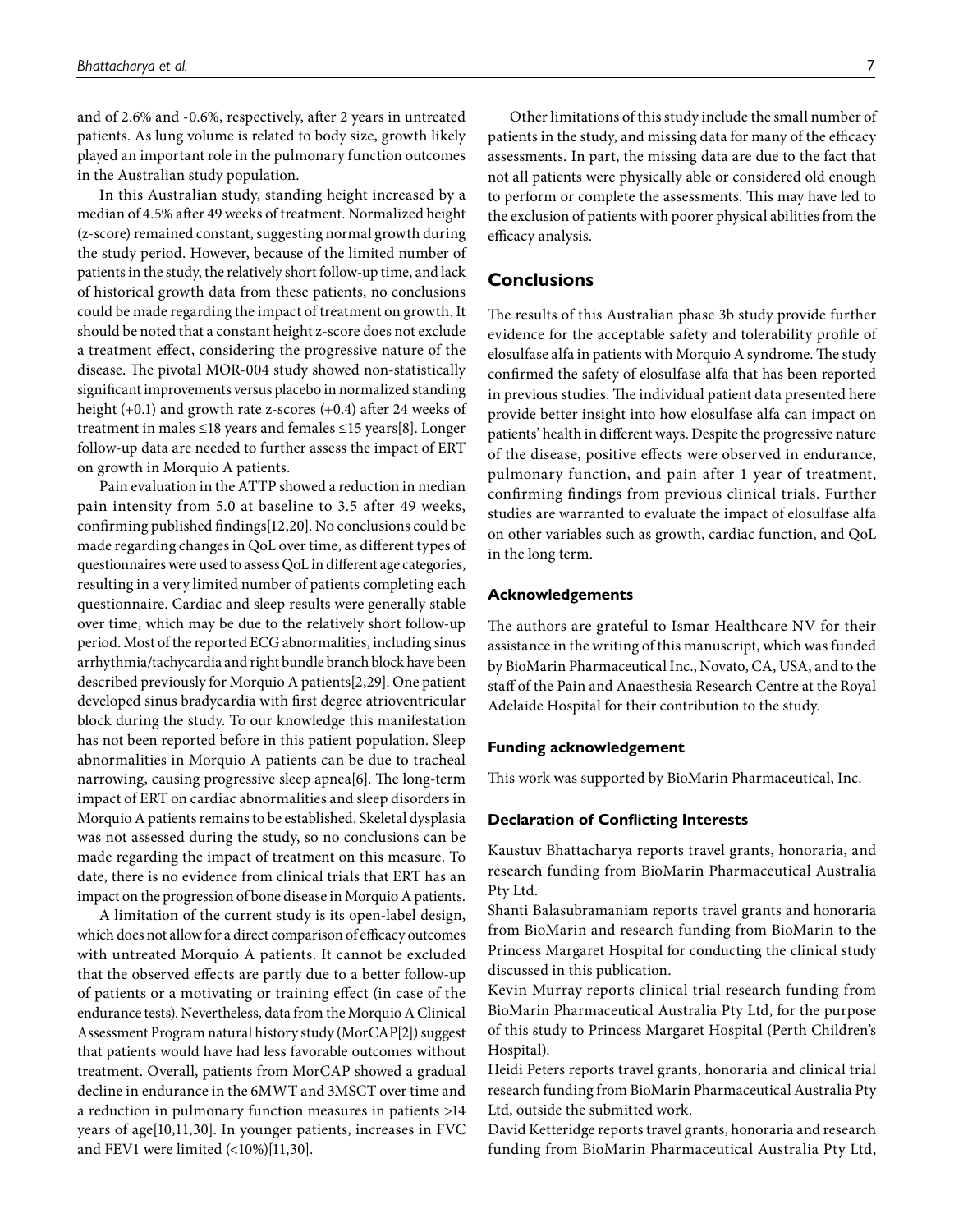travel fees and honoraria from Genzyme, research funding from Amicus, and salary from SA Health, outside the submitted work. Anita Inwood is a member of the BioMarin Australian PKU Advisory Board, has received travel grants from BioMarin and is an investigator for the MARS Registry.

Joy Lee reports travel grants and clinical trial research funding from BioMarin Pharmaceutical Australia Pty Ltd, outside the submitted work.

Carolyn Ellaway has conducted speaker, consultancy, medical advisory board work and received travel grants from BioMarin, Sanofi Genzyme and Shire.

Penny Owens reports payments from BioMarin to act as Trial Coordinator in the phase 3b study.

Melanie Wong has nothing to disclose.

Christine Ly is a former employee of BioMarin Pharmaceutical Inc.

Jim McGill has conducted speaker, consultancy, board member work and received travel grants from Actelion, BioMarin Pharmaceutical Inc., Sanofi Genzyme and Shire. He has been an investigator for BioMarin Pharmaceutical Inc.

# **Data sharing statement**

The de-identified individual participant data that underlie the results reported in this article (including text, tables, figures, and appendices) will be made available together with the research protocol and data dictionaries, for non-commercial, academic purposes. Additional supporting documents may be available upon request. Investigators will be able to request access to these data and supporting documents via a website [\(www.](http://www.BioMarin.com) [BioMarin.com](http://www.BioMarin.com)) beginning 6 months and ending 2 years after publication. Data associated with any ongoing development program will be made available within 6 months after approval of relevant product. Requests must include a research proposal clarifying how the data will be used, including proposed analysis methodology. Research proposals will be evaluated relative to publically available criteria available at [www.BioMarin.com](http://www.BioMarin.com) to determine if access will be given, contingent upon execution of a data access agreement with BioMarin Pharmaceutical Inc.

# **Supplementary material**

The following online material is available for this article: [Supplementary file 1 –](http://www.scielo.br/pdf/jiems/v8/2326-4594-jiems-8-e20200001-s1.pdf) Schedule of safety and efficacy assessments. [Supplementary file 2](http://www.scielo.br/pdf/jiems/v8/2326-4594-jiems-8-e20200001-s2.pdf) – Details on infusion associated reactions (IAR).

[Supplementary file 3 –](http://www.scielo.br/pdf/jiems/v8/2326-4594-jiems-8-e20200001-s3.pdf) Frequently reported drug-related adverse events by Preferred Term.

[Supplementary file 4 –](http://www.scielo.br/pdf/jiems/v8/2326-4594-jiems-8-e20200001-s4.pdf) Individual normalized urine keratan sulfate data (uKS) at baseline and at 25 weeks and 49 weeks follow-up.

[Supplementary file 5 –](http://www.scielo.br/pdf/jiems/v8/2326-4594-jiems-8-e20200001-s5.pdf) Parent- and patient-reported PedsQL Total and Physical function scores at baseline, week 25, and week 49 by patient.

[Supplementary file 6 –](http://www.scielo.br/pdf/jiems/v8/2326-4594-jiems-8-e20200001-s6.pdf) Individual standing height data from patients below 12 years (yrs) of age at baseline.

## **References**

- <span id="page-7-0"></span>1. Hendriksz CJ, Harmatz P, Beck M, et al. Review of clinical presentation and diagnosis of mucopolysaccharidosis IVA. *Mol Genet Metab*. 2013;110(1-2):54-64. doi:[10.1016/j.](https://dx.doi.org/10.1016/j.ymgme.2013.04.002) [ymgme.2013.04.002](https://dx.doi.org/10.1016/j.ymgme.2013.04.002)
- <span id="page-7-1"></span>2. Harmatz P, Mengel KE, Giugliani R, et al. The Morquio A Clinical Assessment Program: baseline results illustrating progressive, multisystemic clinical impairments in Morquio A subjects. *Mol Genet Metab*. 2013;109(1):54- 61. doi:[10.1016/j.ymgme.2013.01.021](https://dx.doi.org/10.1016/j.ymgme.2013.01.021)
- <span id="page-7-2"></span>3. Hendriksz CJ, Giugliani R, Harmatz P, et al. Design, baseline characteristics, and early findings of the MPS VI (mucopolysaccharidosis VI) Clinical Surveillance Program (CSP). *J Inherit Metab Dis*. 2013;36(2):373-384. doi:[10.1007/](https://dx.doi.org/10.1007/s10545-011-9410-9) [s10545–011–9410–9](https://dx.doi.org/10.1007/s10545-011-9410-9)
- <span id="page-7-3"></span>4. Hendriksz CJ, Al-Jawad M, Berger KI, et al. Clinical overview and treatment options for non-skeletal manifestations of mucopolysaccharidosis type IVA. *J Inherit Metab Dis*. 2013;36(2):309-322. doi:[10.1007/s10545–012–9459–0](https://dx.doi.org/10.1007/s10545-012-9459-0)
- <span id="page-7-4"></span>5. Lavery C, Hendriksz C. Mortality in Patients with Morquio Syndrome A. *JIMD Rep*. 2015;15:59-66.
- <span id="page-7-5"></span>6. Tomatsu S, Averill LW, Sawamoto K, et al. Obstructive airway in Morquio A syndrome, the past, the present and the future. *Mol Genet Metab*. 2016;117(2):150-156. doi:[10.1016/j.ymgme.2015.09.007](https://dx.doi.org/10.1016/j.ymgme.2015.09.007)
- <span id="page-7-6"></span>7. Pizarro C, Davies RR, Theroux M, Spurrier EA, Averill LW, Tomatsu S. Surgical reconstruction for severe tracheal obstruction in Morquio A syndrome. *Ann Thorac Surg*. 2016;102(4):e329-e331. doi:[10.1016/j.](https://dx.doi.org/10.1016/j.athoracsur.2016.02.113) [athoracsur.2016.02.113](https://dx.doi.org/10.1016/j.athoracsur.2016.02.113)
- <span id="page-7-7"></span>8. Hendriksz CJ, Giugliani R, Harmatz P, et al. Multi-domain impact of elosufase alfa in Morquio A syndrome in the pivotal phase III trial. *Mol Genet Metab*. 2015;114(2):178- 185. doi[:10.1016/j.ymgme.2014.08.012](https://dx.doi.org/10.1016/j.ymgme.2014.08.012)
- <span id="page-7-8"></span>9. Hendriksz CJ, Burton B, Fleming TR, et al. Efficacy and safety of enzyme replacement therapy with BMN 110 (elosulfase alfa) for Morquio A syndrome (mucopolysaccharidosis IVA): a phase 3 randomised placebo-controlled study. *J Inherit Metab Dis*. 2014;37(6):979-990. doi:[10.1007/](https://dx.doi.org/10.1007/s10545-014-9715-6) [s10545–014–9715–6](https://dx.doi.org/10.1007/s10545-014-9715-6)
- <span id="page-7-9"></span>10. Hendriksz CJ, Parini R, AlSayed MD, et al. Long-term endurance and safety of elosulfase alfa enzyme replacement therapy in patients with Morquio A syndrome. *Mol Genet Metab*. 2016;119(1-2):131-143. doi:[10.1016/j.](https://dx.doi.org/10.1016/j.ymgme.2016.05.018) [ymgme.2016.05.018](https://dx.doi.org/10.1016/j.ymgme.2016.05.018)
- <span id="page-7-10"></span>11. Hendriksz CJ, Berger KI, Parini R, et al. Impact of longterm elosulfase alfa treatment on respiratory function in patients with Morquio A syndrome. *J Inherit Metab Dis*. 2016;39(6):839-847. doi:[10.1007/s10545–016–9973–6](https://dx.doi.org/10.1007/s10545-016-9973-6)